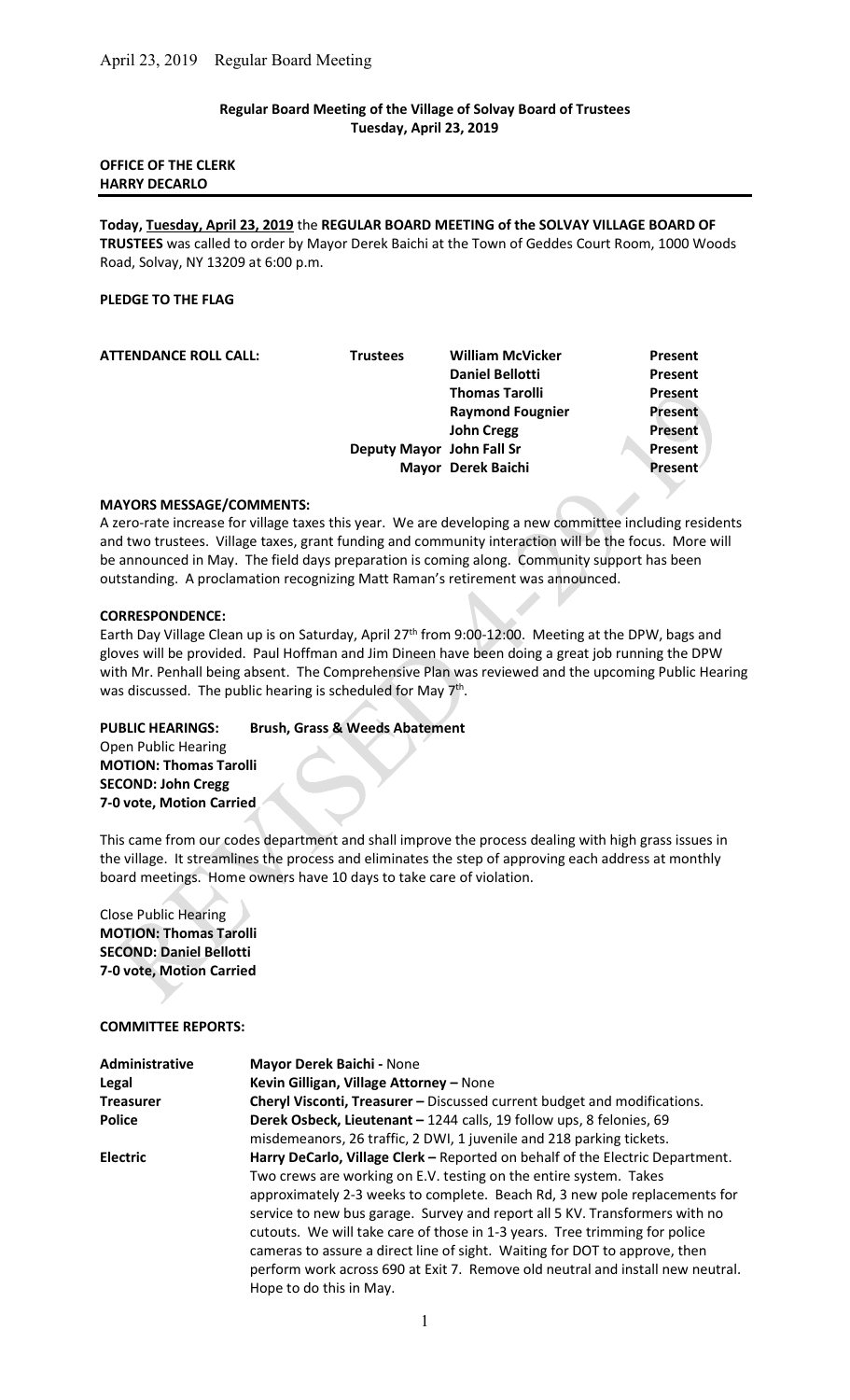| DPW/Highway               | John Cregg, Trustee - Paul Hoffman and Jim Dineen running department.<br>Sidewalks and street plans were discussed going into the Summer months.                                                                                                                                                                                                                                                                                                                                                                                                                                                                                                                                                                                                                                                                                                                                                                                                                                                                                                                                                                                                                                                                                                                                                                                                                                                                                                                                                                            |
|---------------------------|-----------------------------------------------------------------------------------------------------------------------------------------------------------------------------------------------------------------------------------------------------------------------------------------------------------------------------------------------------------------------------------------------------------------------------------------------------------------------------------------------------------------------------------------------------------------------------------------------------------------------------------------------------------------------------------------------------------------------------------------------------------------------------------------------------------------------------------------------------------------------------------------------------------------------------------------------------------------------------------------------------------------------------------------------------------------------------------------------------------------------------------------------------------------------------------------------------------------------------------------------------------------------------------------------------------------------------------------------------------------------------------------------------------------------------------------------------------------------------------------------------------------------------|
|                           |                                                                                                                                                                                                                                                                                                                                                                                                                                                                                                                                                                                                                                                                                                                                                                                                                                                                                                                                                                                                                                                                                                                                                                                                                                                                                                                                                                                                                                                                                                                             |
| Library                   | Fabric and stone will replace mulched areas to reduce weeds.<br>Dan Golden, Library Director - Library Director Dan Golden began by thanking<br>everyone for their help with the Library's Annual Easter Party on April 21. The<br>Party was a great success, with 45 kids, plus their parents, in attendance. We<br>thank Mayor Derek Baichi for declaring Library Awareness Month, and for the<br>proclamation supporting our Library on April 17. Our new Library Bird Bath and<br>Fountain is now in place. We are still working on a delivery service for<br>homebound residents, to be called Words on Wheels. Dan is contacting Meals<br>on Wheels and other agencies to find clients who might be interested, and then<br>we will recruit volunteers. We will conduct the program in compliance with<br>insurance and legal regulations. We are in the process of upgrading our<br>Website, Solvaylibrary.org. The new version should be brighter, more<br>interactive and streamlined than the previous site. The scanning and<br>digitization of the Solvay Process Collection is rapidly progressing. We are<br>hoping to provide digital copies of some of our collection via the library's<br>website in the coming weeks. Dan Golden described some programs coming up<br>over the next few months: Welcome Wednesdays- Starting again on January<br>30. Every Wednesday at 4pm. Weekly get-together, crafts and events for teens<br>and tweens. Annual Friends of the Library Booksale, May 17-19, 2018. Our |
|                           | annual Book and Bake Sale, held at the Solvay Fire Department. Superhero<br>Costume Party-Kickoff of the Summer Reading Program, Friday, July 12, 2 p.m.<br>Party in superhero costume for young people of all ages. 115th Anniversary of<br>our building-October 18, 2019.                                                                                                                                                                                                                                                                                                                                                                                                                                                                                                                                                                                                                                                                                                                                                                                                                                                                                                                                                                                                                                                                                                                                                                                                                                                 |
| <b>Codes</b>              | Anthony Alberti - Nothing significant to report besides daily activities<br>pertaining to codes. The next codes meeting is May 13 <sup>th</sup> at 5:30.                                                                                                                                                                                                                                                                                                                                                                                                                                                                                                                                                                                                                                                                                                                                                                                                                                                                                                                                                                                                                                                                                                                                                                                                                                                                                                                                                                    |
| <b>Stormwater</b>         | Mark Malley - #5 Public Hearing regarding Stormwater was discussed. Trustee<br>Fougnier inquired about Belle Isle Rd and drainage issue.                                                                                                                                                                                                                                                                                                                                                                                                                                                                                                                                                                                                                                                                                                                                                                                                                                                                                                                                                                                                                                                                                                                                                                                                                                                                                                                                                                                    |
| <b>Celebrations</b>       | Mayor Derek Baichi - Field Days are coming soon. Shall be a two-day event<br>including fireworks, food, live band and exceptional support from the<br>community.                                                                                                                                                                                                                                                                                                                                                                                                                                                                                                                                                                                                                                                                                                                                                                                                                                                                                                                                                                                                                                                                                                                                                                                                                                                                                                                                                            |
| <b>Buildings</b>          | John Fall Sr, Trustee - The $14th$ was the last meeting. The resolution tonight is<br>to move forward with the new village hall. The next meeting will be on May<br>$21st$ , 6:00, Fire house.                                                                                                                                                                                                                                                                                                                                                                                                                                                                                                                                                                                                                                                                                                                                                                                                                                                                                                                                                                                                                                                                                                                                                                                                                                                                                                                              |
| <b>Comprehensive Plan</b> | John Cregg, Trustee - Deferred to Trustee Fougnier - May 7 <sup>th</sup> Public Hearing.<br>This will be a chance to listen to the community.                                                                                                                                                                                                                                                                                                                                                                                                                                                                                                                                                                                                                                                                                                                                                                                                                                                                                                                                                                                                                                                                                                                                                                                                                                                                                                                                                                               |
|                           |                                                                                                                                                                                                                                                                                                                                                                                                                                                                                                                                                                                                                                                                                                                                                                                                                                                                                                                                                                                                                                                                                                                                                                                                                                                                                                                                                                                                                                                                                                                             |

# RESOLUTIONS:

1. Authorization from the Board of Trustees to pay C&S Engineers \$15,147.50 for services rendered from 3/1/19 to 3/31/19. (Total Cost to the Village is: \$11,072.50)

Below are the specific projects that will be reimbursed through Grant or the County:

- Invoice No. 0178495 Project No. 114.222.001 Aquatic Spray Park Grant
- Invoice No. 0178499 Project No. 114.228.001 CHIPS Paving Funded
- Invoice No. 0178500 Project No. 114.229.001 Boyd Park Improvements Community Development Grant

MOTION: John Fall Sr SECOND: Raymond Fougnier AYES: 7 NAYES: 0 MOTION CARRIED

2. Authorization from the Board of Trustees to award the contract to construct the Village of Solvay Boyd Avenue Park Pavilion to McGinnis Nelson Construction, who was the only bidder for this project, for the total lump sum price of \$39,600. Construction of the Pavilion will commence upon finalization of the grant's construction approval by the Onondaga County Community Development office and completion of an appropriate contract for construction, submission of insurance and other requirements by the Contractor. The total cost of this project will be reimbursed to the Village under the Onondaga County Community Development Capital Projects Grant

 MOTION: John Cregg SECOND: Raymond Fougnier AYES: 7 NAYES: 0 MOTION CARRIED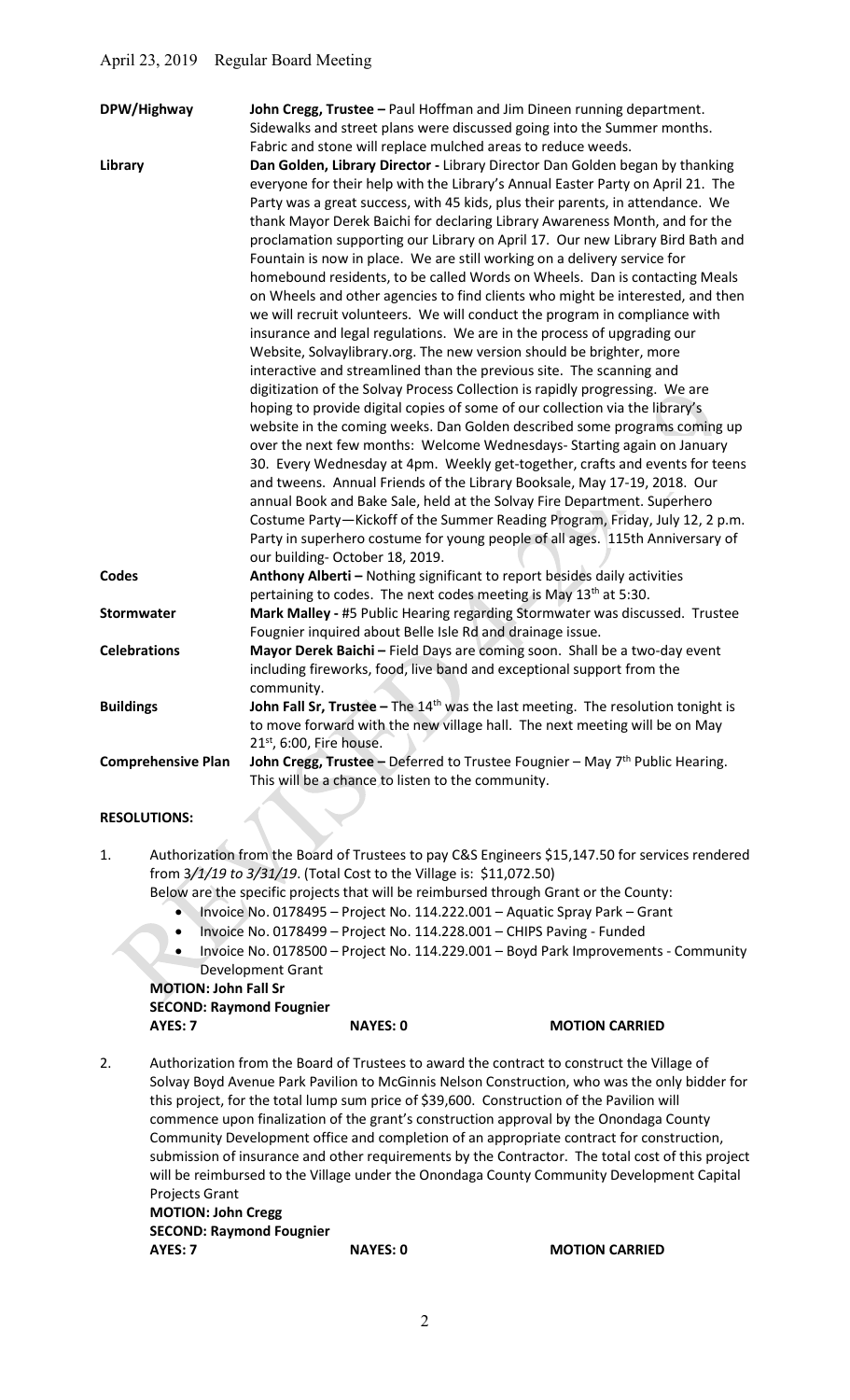| 3. | Board/Budget Meeting and the Reading of the Minutes be herewith dispensed.<br><b>MOTION: Raymond Fougnier</b><br><b>SECOND: John Fall Sr</b>                                                                        |                                                                              | Authorization from the Board of Trustees to approve the minutes from the April 3, 2019 Special                                                                                                                                                                                                                                                                                                                                                                                                                                                                                          |
|----|---------------------------------------------------------------------------------------------------------------------------------------------------------------------------------------------------------------------|------------------------------------------------------------------------------|-----------------------------------------------------------------------------------------------------------------------------------------------------------------------------------------------------------------------------------------------------------------------------------------------------------------------------------------------------------------------------------------------------------------------------------------------------------------------------------------------------------------------------------------------------------------------------------------|
|    | AYES: 7                                                                                                                                                                                                             | <b>NAYES: 0</b>                                                              | <b>MOTION CARRIED</b>                                                                                                                                                                                                                                                                                                                                                                                                                                                                                                                                                                   |
| 4. | Budget Meeting and the Reading of the Minutes be herewith dispensed.<br><b>MOTION: William McVicker</b><br><b>SECOND: Thomas Tarolli</b>                                                                            |                                                                              | Authorization from the Board of Trustees to approve the minutes from the April 15, 2019                                                                                                                                                                                                                                                                                                                                                                                                                                                                                                 |
|    | AYES: 7                                                                                                                                                                                                             | <b>NAYES: 0</b>                                                              | <b>MOTION CARRIED</b>                                                                                                                                                                                                                                                                                                                                                                                                                                                                                                                                                                   |
| 5. | during the Regular Village Board Meeting at 6:00 PM in the Geddes Town Hall. The<br><b>MOTION: John Cregg</b><br><b>SECOND: William McVicker</b>                                                                    |                                                                              | Authorization from the Board of Trustees to have the Village Clerk, Harry DeCarlo set a Public<br>Hearing date for the 2019 Annual MS4 Report. The Public Hearing shall be set for May 28, 2019,<br>advertisement for the public hearing will be advertised in the Syracuse Post Standard, and<br>posted on the Village of Solvay website no later than May 15, 2019. This is a requirement of the<br>New York State Department of Conservation for all MS4 Reporting Agencies. The NYSDEC<br>requires a 30-day minimum posting of the Annual MS4 Report for public review and comment. |
|    | AYES: 7                                                                                                                                                                                                             | <b>NAYES: 0</b>                                                              | <b>MOTION CARRIED</b>                                                                                                                                                                                                                                                                                                                                                                                                                                                                                                                                                                   |
| 6. | services rendered for the month of March 2019.<br><b>MOTION: John Fall Sr</b><br><b>SECOND: William McVicker</b><br>AYES: 7                                                                                         | \$2,808.00 is for Electric and \$1,263.25 is for the PBA.<br><b>NAYES: 0</b> | Authorization from the Board of Trustees to pay Costello, Cooney & Fearon, PLLC \$13,359.00 for<br><b>MOTION CARRIED</b>                                                                                                                                                                                                                                                                                                                                                                                                                                                                |
| 7. | completed by this Board at its March 26, 2019 meeting with a negative declaration.<br><b>MOTION: Thomas Tarolli</b><br>SECOND: John Cregg<br>AYES: 7                                                                | <b>NAYES: 0</b>                                                              | Authorization from the Board of Trustees to enact proposed Local Law A-2019, titled 'A Local<br>Law to Amend Chapter 56 of the Code of the Village of Solvay to Revise the Procedure for<br>Abating Brush, Grass and Weeds Violations" as Local Law 2 of 2019, in accordance with the full<br>resolution that has been circulated to the Board', the SEQR review for this action having been<br><b>MOTION CARRIED</b>                                                                                                                                                                   |
| 8. | Woods Road, Solvay, NY during regular business hours.<br><b>MOTION: Raymond Fougnier</b><br><b>SECOND: Thomas Tarolli</b><br>AYES: 7                                                                                | <b>NAYES: 0</b>                                                              | Authorization from the Board of Trustees to schedule a Public Hearing to consider the Joint<br>Town of Geddes/Village of Solvay Comprehensive Plan, to be held on May 7, 2019 at the Town<br>of Geddes Town Hall, 1000 Woods Road, Solvay, NY at 7:00 pm. Said plan is available for review<br>by the public at the Solvay Village Clerk's Office, 1100 Woods Road, Solvay NY during regular<br>business hours. Said plan is also available at the Town of Geddes Town Clerk's Office, 1000<br><b>MOTION CARRIED</b>                                                                    |
|    |                                                                                                                                                                                                                     |                                                                              |                                                                                                                                                                                                                                                                                                                                                                                                                                                                                                                                                                                         |
| 9. | proceed with consideration of the Environmental Review related to the Joint Town of<br>Geddes/Village of Solvay Comprehensive Plan, as lead agency.<br><b>MOTION: John Cregg</b><br><b>SECOND: Raymond Fougnier</b> |                                                                              | Authorization from the Board of Trustees to defer to the Town of Geddes Town Board to                                                                                                                                                                                                                                                                                                                                                                                                                                                                                                   |
|    | AYES: 7                                                                                                                                                                                                             | <b>NAYES: 0</b>                                                              | <b>MOTION CARRIED</b>                                                                                                                                                                                                                                                                                                                                                                                                                                                                                                                                                                   |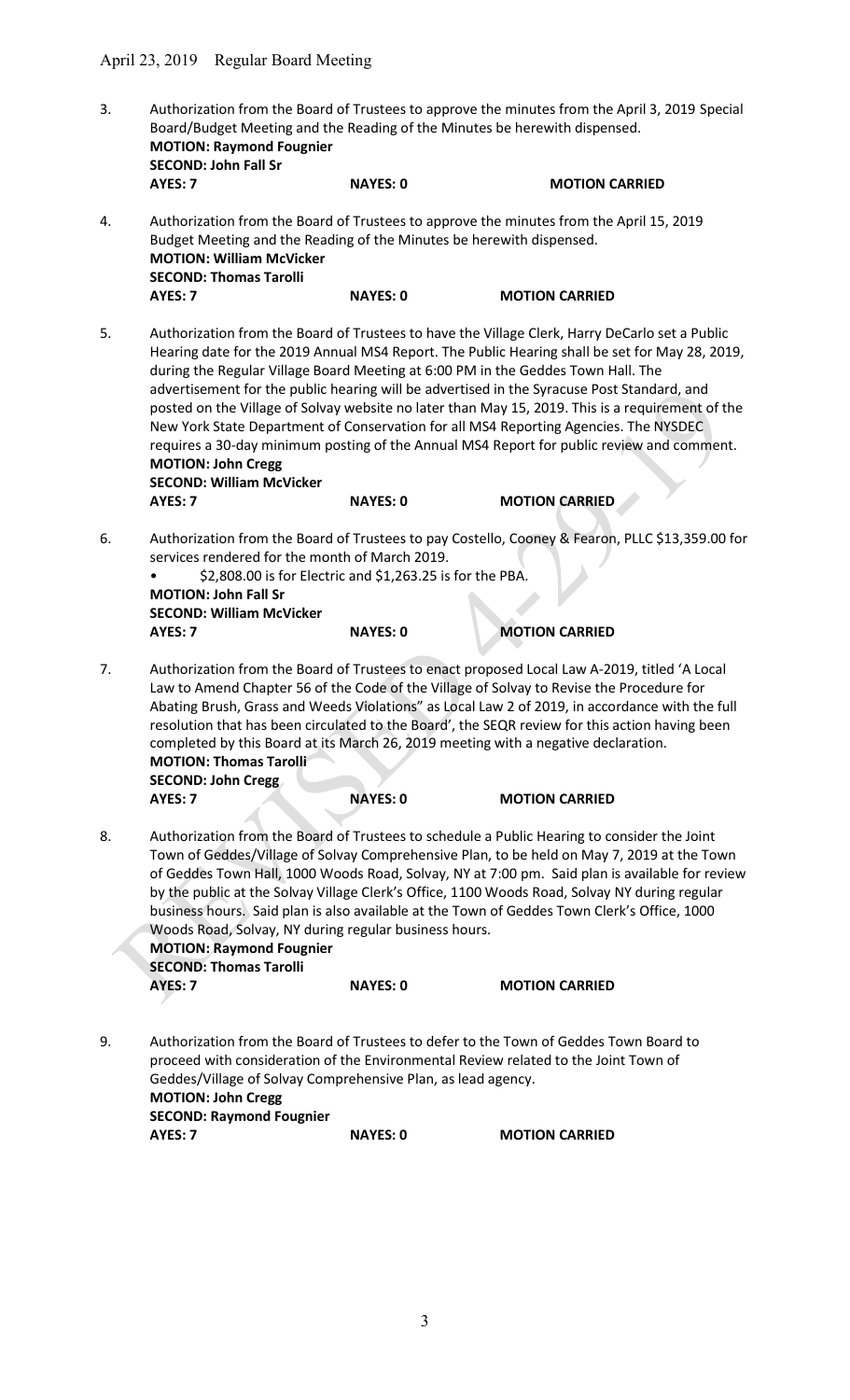# April 23, 2019 Regular Board Meeting

10. Authorization from the Board of Trustees to enter into an inter-municipal agreement with the Town of Geddes to share the Geddes Codes Enforcement Officer, for him to provide up to 20 hours per week, for a period of 6 months, commencing April 22, 2019 and terminating on October 21, 2019, such codes enforcement services as are needed and required by the Village, at a total cost of \$14,420.00, to be paid by the Village to the Town in 6 equal monthly installments of \$2,403.33, due on the last day of each month during the term of this agreement, all in accordance with the proposed inter-municipal agreement that has been circulated to the Mayor and Board of Trustees and which was approved by the Geddes Town Board at its April 9th regular meeting.

 MOTION: William McVicker SECOND: Thomas Tarolli AYES: 7 NAYES: 0 MOTION CARRIED

- 11. Authorization from the Board of Trustees to hire the following Summer Help Laborers for the Solvay DPW. The start date is April 24, 2019 or after at \$11.10 per hour.
	- EJ Falcone Part Time
	- Paul Hoffman Full Time
	- Zachary Chrysler Full Time
	- Colin McVey Full Time
	- Brian Hartnett Full Time

 MOTION: John Cregg SECOND: John Fall Sr AYES: 7 NAYES: 0 MOTION CARRIED

- 12. Authorization from the Board of Trustees to approve the Standard Work Day and Reporting for Elected and Appointed Officials required by the New York State and Local Retirement System for Michael Tropea (Zoning Board). 6 hrs. Standard Work Day and 1.50 Record of Activities Result. MOTION: Raymond Fougnier SECOND: John Fall Sr AYES: 7 NAYES: 0 MOTION CARRIED
- 13. Authorization from the Board of Trustees to approve the term end date of December 31, 2019 for Michael Tropea as an Alternate ZBA member for purposes of Standard Work Day and Reporting for Elected and Appointed Officials required by the New York State and Local Retirement.

 MOTION: John Cregg SECOND: Thomas Tarolli AYES: 7 NAYES: 0 MOTION CARRIED

14. Authorization from the Board of Trustees to rescind Resolution # 17 from the June 26, 2018 Regular Village Board Meeting stating that on the advice of the Village's Auditor, William Freitag of BST Co., effective May 31, 2018 the Village Board hereby transfers the improvements made to 507 Charles Avenue, home of the Solvay Electric Department and the Solvay Police Department to the Village of Solvay Electric Department at a total value of \$800,000. The Electric Department will assume the outstanding debt balance for the improvements in the amount of \$485,000 and will reimburse the Village's general fund the amount of \$315,000, representing equity achieved through past payments by the Village on the debt. The \$315,000 reimbursement will be taken from the depreciation reserve fund. This is an internal transfer of assets within the Village of Solvay governmental unit. MOTION: William McVicker SECOND: Raymond Fougnier

AYES: 7 NAYES: 0 MOTION CARRIED

15. Authorization from the Board of Trustees to have D.W Hannig Land Surveying L.S., P.C. provide a detailed survey of the property requirements for the New Village Hall. The cost of the Survey will be \$3,000.00 and will be taken from unexpended surplus. MOTION: John Fall Sr SECOND: Thomas Tarolli AYES: 7 NAYES: 0 MOTION CARRIED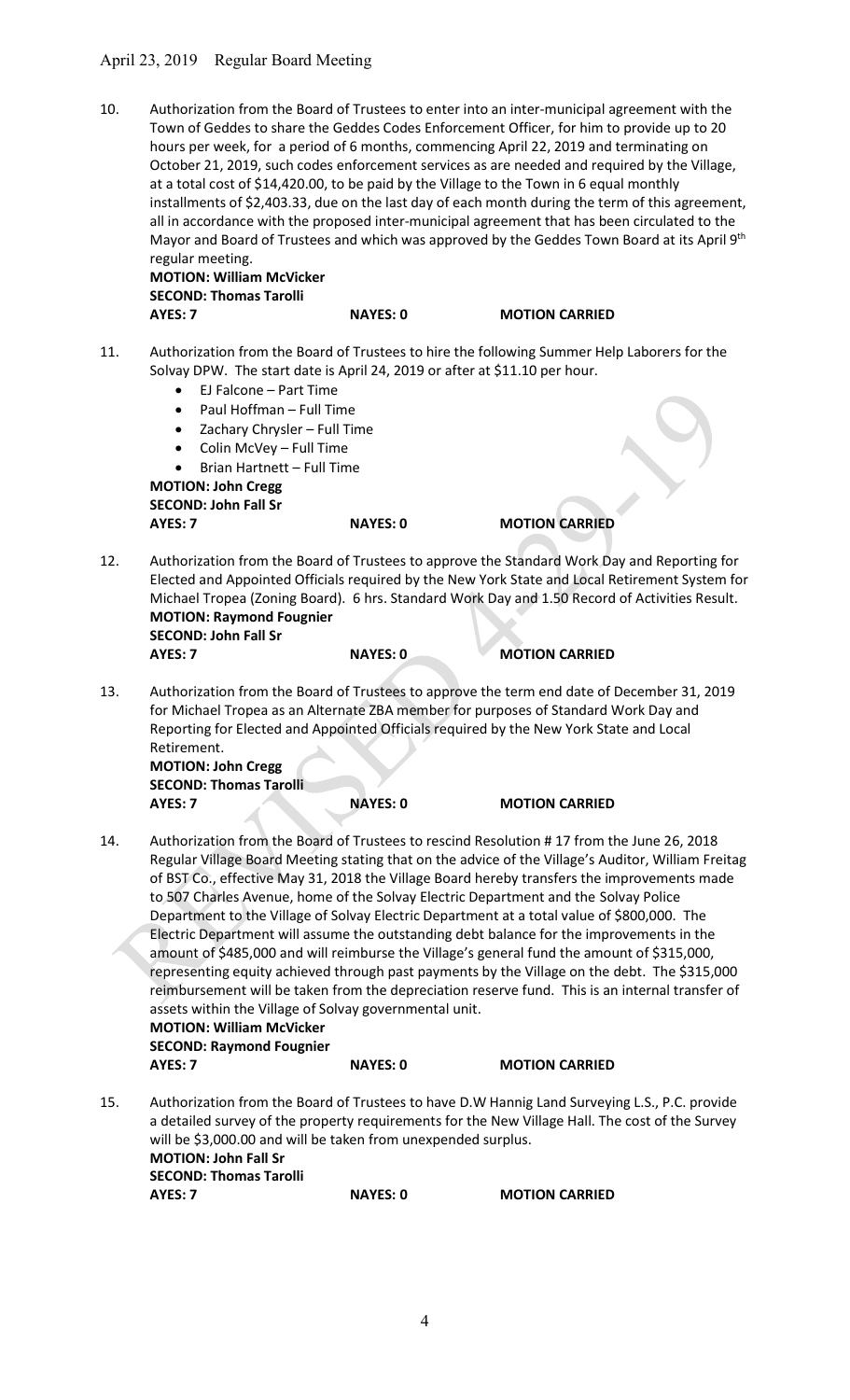# 16. Authorization from the Board of Trustees to approve the budget modifications: Village of Solvay General Fund

| <b>Account</b><br><b>Revenues</b> | <b>Title</b> | (as modified)<br><b>Current</b><br><b>Budget</b> | Proposed<br><b>Budget Mod</b> | <b>Newly</b><br><b>Modified</b><br><b>Budget</b><br><b>Amount</b> |  |
|-----------------------------------|--------------|--------------------------------------------------|-------------------------------|-------------------------------------------------------------------|--|
|                                   |              |                                                  |                               |                                                                   |  |
|                                   | <b>Total</b> | 0                                                | 0                             |                                                                   |  |

# **Expenses** 510104 A Board of Trustees-Other 600 275 875 511104 A Village Justice-Other 9,900 (2,000) 7,900 513254 A Treasurer-Other 14,000 | 5,000 | 5,000 19,000 513554 A | Assessors-Other | 5,600 | 2,500 | 3,100 590458 A Life Insurance 200 A R 3,200 | 2,385 3,585 590508 A NYS Unemployment 15,000 (15,000) (15,000) 590558 A Disability Insurance 1,800 | (900) 900 590608 A | Health Insurance | 525,000 | 7,253 | 532,253 551101 A Street Maintenance-Wages | 205,500 | 50,000 | 255,500 551421 A Snow Removal-Wages 165,000 (50,000) 115,000 516204 A Building-Other 1 46,000 | 5,000 | 5,000 | 51,000 551422 A Snow Removal-Equipment | 50,000 | 40,000 | 10,000 | 10,000 571102 A Parks & Rec-Equipment 15,000 12,000 12,000 17,000 571104 A Park & Rec-Other 14,000 14,000 10,000 24,000 599019 A | Interfund Transfer | 25,522 | 18,635 | 44,157 580900 A Landfill Monitoring 21,200 (648) 20,552 597111 A | Landfill Bond - Interest 12,063 | 1,500 | 1,500 | 13,563 Total 1,124,385 0 1,124,385

# Village of Solvay Library Fund

| <b>Account</b><br><b>Revenues</b> | <b>Title</b>                 | (as modified)<br><b>Current</b><br><b>Budget</b> | Proposed<br><b>Budget Mod</b> | <b>Newly</b><br><b>Modified</b><br><b>Budget</b><br><b>Amount</b> |
|-----------------------------------|------------------------------|--------------------------------------------------|-------------------------------|-------------------------------------------------------------------|
| 427050L                           | <b>Gifts &amp; Donations</b> | 0                                                | 0                             |                                                                   |
|                                   | Total                        | 0                                                |                               |                                                                   |

Expenses

| 574101L | <b>Personel Service</b>          | 218,965 | (10,000) | 208,965 |
|---------|----------------------------------|---------|----------|---------|
| 574104L | Library Other                    | 40,600  | 13,500   | 54,100  |
| 590108L | <b>NYS Retirement</b>            | 15,900  | (3,500)  | 12,400  |
| 599000L | <b>Appropriated Fund Balance</b> |         | ი        |         |
|         | <b>Total</b>                     | 275,465 |          | 275,465 |

 MOTION: John Cregg SECOND: John Fall Sr AYES: 7 NAYES: 0 MOTION CARRIED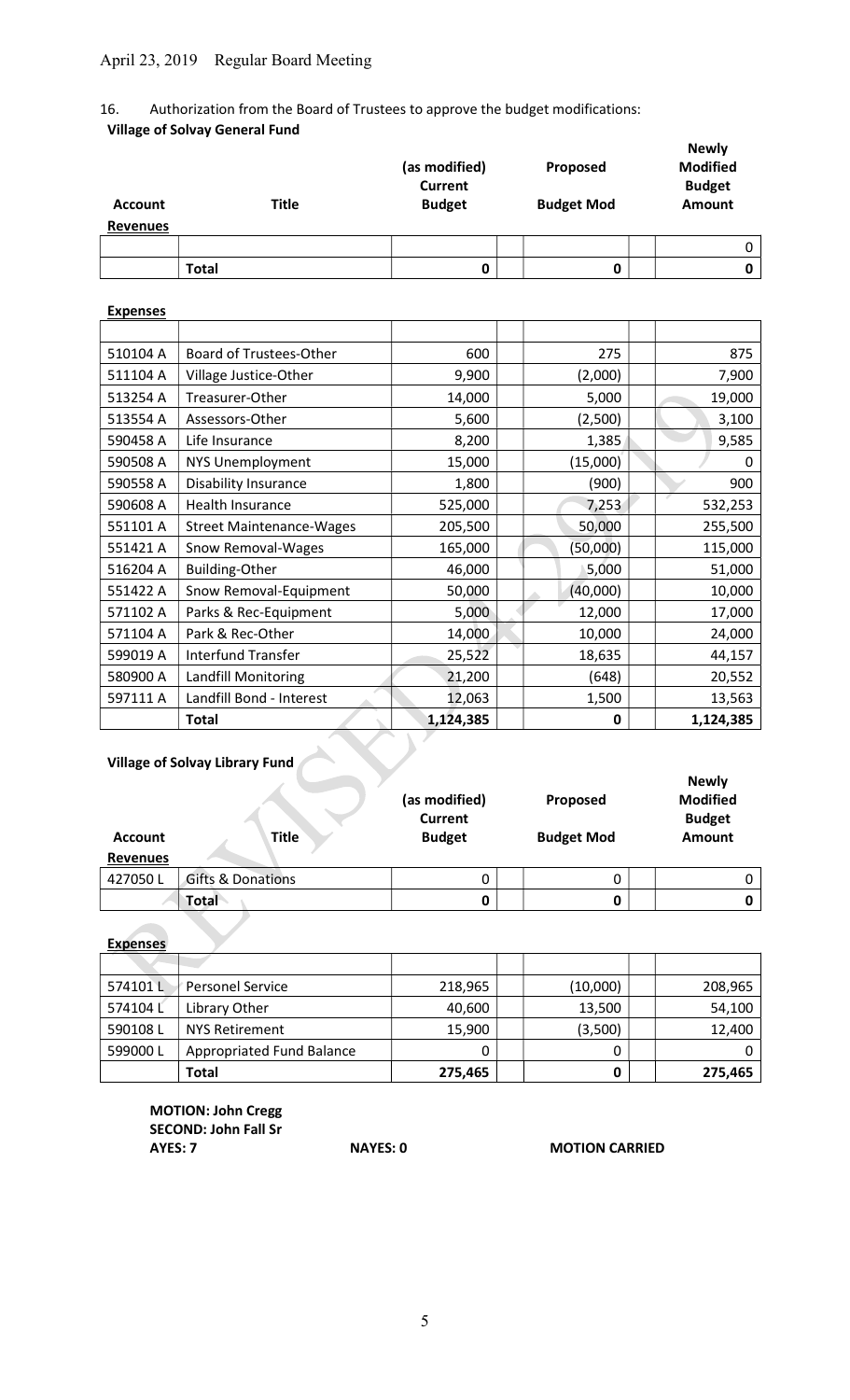# April 23, 2019 Regular Board Meeting

17. Authorization from the Board of Trustees to determine that the assumption of ownership and control of facilities installed on Bridge Street by Ridley Electric Co., Inc., under and about the Finger Lakes Railway Tracks is a type 2 action pursuant to 6 NYCRR Section 617.5 (c)(20)(26) on the basis that this action involves only a transfer of ownership, that the Village accepts the assignment of the September 18, 2017 Agreement between the County and Finger Lakes Railway, that the Village accepts the Bill of Sale offered to the Village by Ridley Electric Co., Inc. and Onondaga County and authorizes the Mayor to execute the Bill of Sale on behalf of the Village of Solvay, all in accordance with the full resolution that has been circulated to the Mayor and Board of Trustees.

 MOTION: William McVicker SECOND: Thomas Tarolli AYES: 7 NAYES: 0 MOTION CARRIED

18. Authorization from the Board of Trustees to grant the State of New York Authority to perform an adjustment to certain electric facilities located adjacent to the NYS Fair Orange Parking Lot to facilitate construction of a new pedestrian bridge and move electric utilities in the vicinity of the new construction in accordance with the full resolution that has been circulated to the Mayor and Board. MOTION: Thomas Tarolli

 SECOND: Raymond Fougnier AYES: 7 NAYES: 0 MOTION CARRIED

- 19. Authorization from the Board of Trustees to direct C&S Engineers, Inc. to perform a Phase I Environmental Site Assessment on Tax Parcel 002.01-27.1 (Village of Solvay) and Tax Parcel 002.-01-26.1 (Solvay Paperboard, LLC). The Phase I EAS is being completed for environmental approval, due diligence and for construction/building financing of the New Village Hall. The cost of the Phase I ESA will be \$4,000.00 and will be taken from unexpended surplus. MOTION: John Fall Sr SECOND: Thomas Tarolli
	- AYES: 7 NAYES: 0 MOTION CARRIED
- 20. Authorization from the Board of Trustees to acquire portable restrooms for the mountain top athletic fields for the month of May and June 2019. These units will be handicapped accessible as well. MOTION: John Cregg

 SECOND: Raymond Fougnier AYES: 7 NAYES: 0 MOTION CARRIED

#### PETITIONS:

A resident of Charles Avenue and W. Genesee Street addressed flooding concerns and the assistance of the DPW. Ed Weber, Deputy Supervisor for the Town of Geddes thanked the board members for their participation with the comprehensive plan. He also addressed the Mayor regarding certain issues regarding the plan. James Baleno, resident, questioned Trustee Bellotti on whether he accepted the Mayors racing challenge at the pool. A resident advised everyone about the Honor Flight on Saturday recognizing WWII Veterans. P. Testa of 3202 W. Genesee Street expressed her issue with part of the draft of the comprehensive plan. Specifically, land development of W. Genesee Street. The Mayor did have a chance to visit the property.

Resolved that this Board of Trustees move into Executive Session to discuss a contract and/or personnel matter at 7:28 p.m.

| <b>MOTION: William McVicker</b> |
|---------------------------------|
| <b>SECOND: John Cregg</b>       |
| AYES: 7                         |

NAYES: 0 MOTION CARRIED

Resolved that the Executive Session be closed and that this Board return to the regular meeting at 8:12 p.m.

| <b>MOTION: John Cregg</b>      |                 |                       |
|--------------------------------|-----------------|-----------------------|
| <b>SECOND: Daniel Bellotti</b> |                 |                       |
| AYES: 7                        | <b>NAYES: 0</b> | <b>MOTION CARRIED</b> |